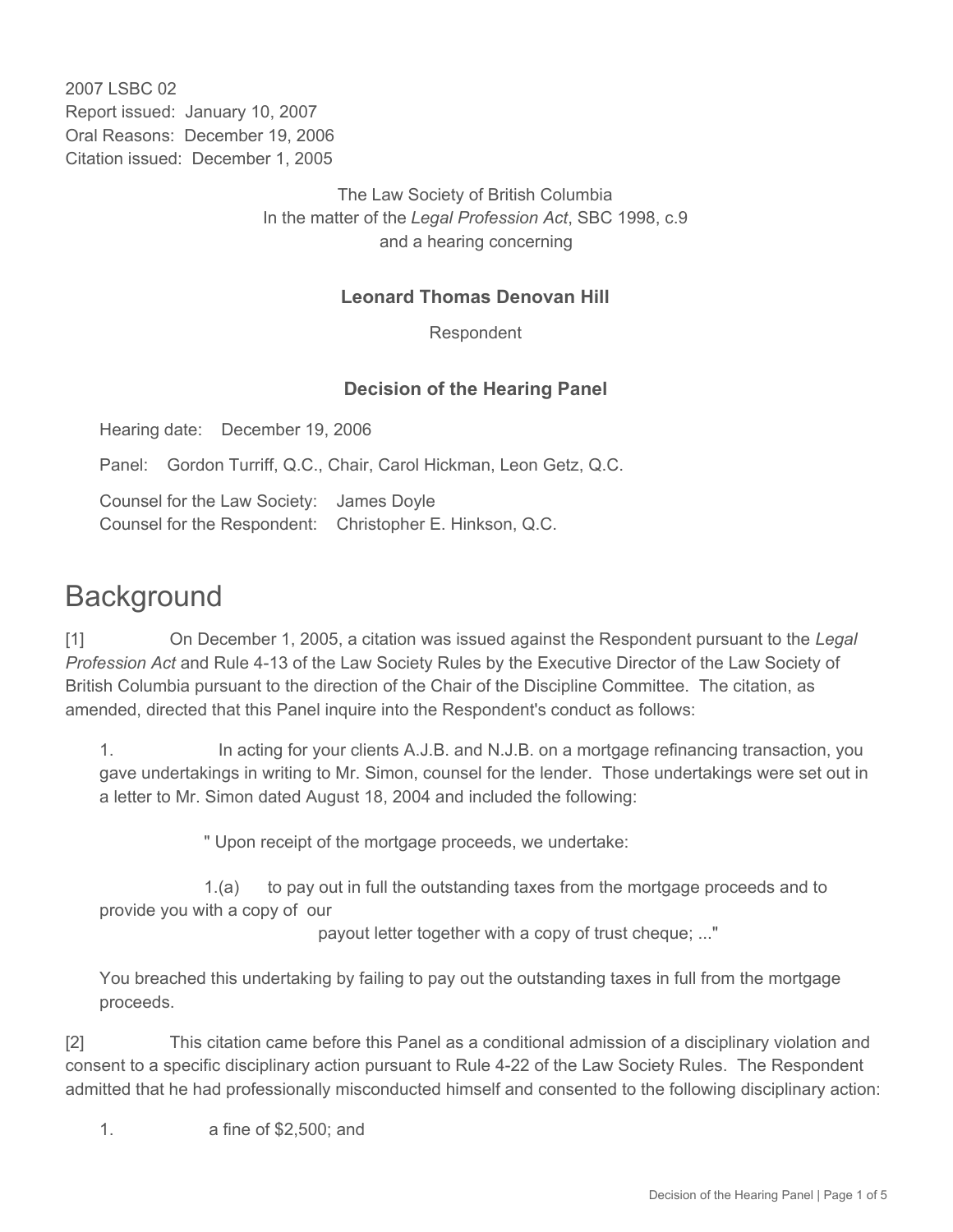2. costs in the amount of \$1,000.

# **Agreed Statement of Facts**

[3] An Agreed Statement of Facts was filed as Exhibit 2 in these proceedings. The Agreed Statement of Facts provided as follows:

1. Mr. Denovan T. Hill (" the Respondent" ) was called to the British Columbia Bar on July 13, 1982 and has remained a member of the Law Society since then. At all material times, he was a sole practitioner, practising mainly in the areas of civil litigation, matrimonial litigation and criminal litigation.

2. The Respondent, and Stephen Simon, a member of the Law Society, were engaged in a mortgage refinancing transaction where Mr. Simon acted for the lender, TMIC, and the Respondent acted for the borrowers A.B. and N.B.

3. By letter dated August 18, 2004, the Respondent wrote to Mr. Simon enclosing certain mortgage related documents. He wrote, in part:

Upon receipt of the mortgage proceeds, we undertake:

1. a) to pay out in full the outstanding taxes from the mortgage proceeds and to provide you with a copy of our payout letter together with a copy of the Trust Cheque;

...

4. The Respondent received the mortgage proceeds and the transaction completed on August 23, 2004.

5. By facsimile transmittal dated December 14, 2004, Mr. Simon wrote to the Respondent saying:

We note that the 2004 property taxes are still outstanding and we enclose a copy of the Tax Certificate for your reference. In accordance with your undertaking letter dated August 18, 2004, will you please provide us with evidence of payment of the outstanding property taxes immediately.

6. The Respondent requested that Mr. Simon grant a one-month extension to allow him to contact the borrowers to make payments directly.

7. By letter dated January 18, 2005, Mr. Simon wrote to the Respondent as follows:

Further to your request, our clients have agreed to grant you a final extension to Friday February 18, 2005 to honour your undertaking.

8. By letter dated March 3, 2005, Mr. Simon wrote to the Law Society, writing in part: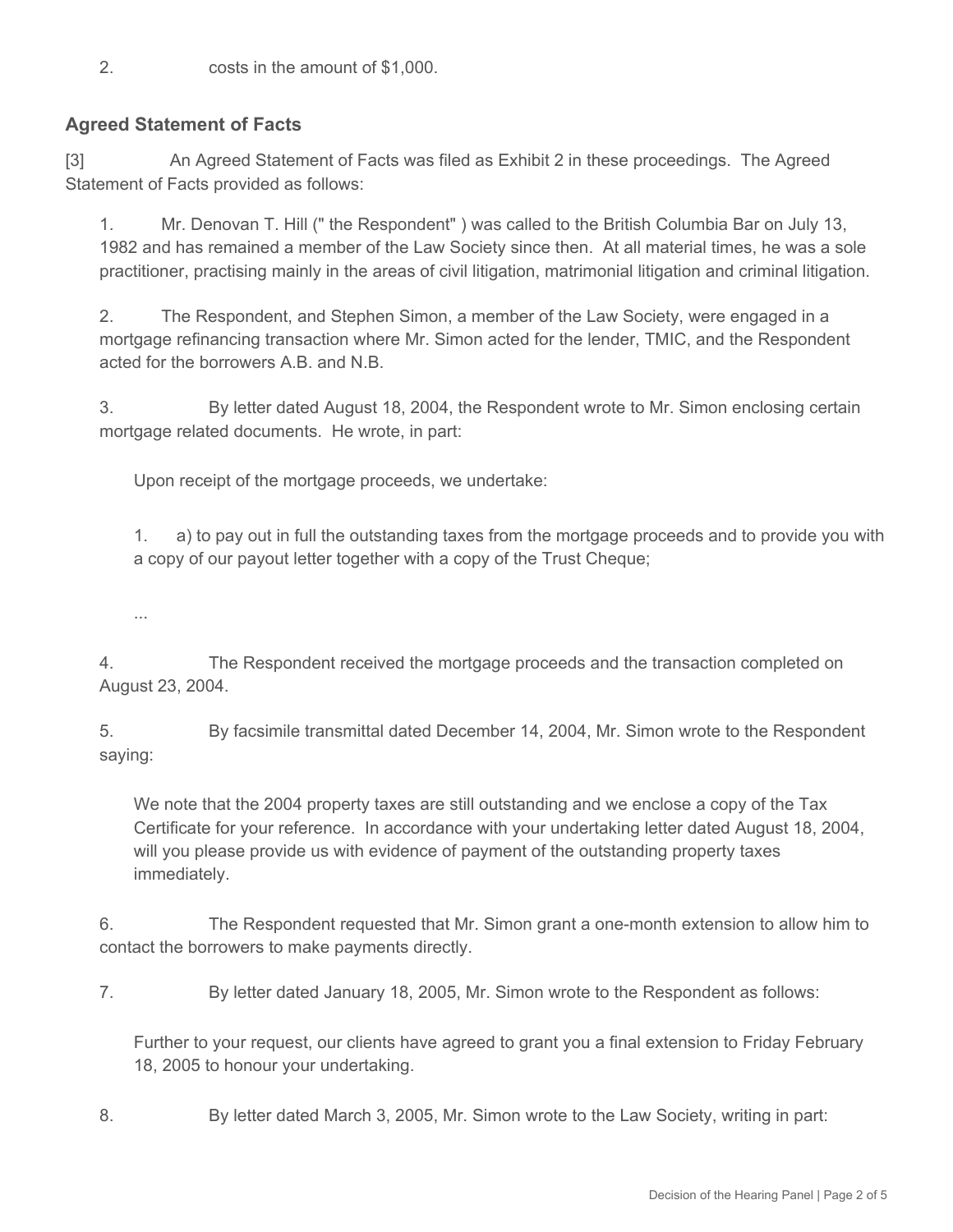As of the date of this letter, we have still not received evidence of payment of the outstanding property taxes.

9. By letter dated March 9, 2005, Howie Caldwell, Staff Lawyer - Professional Conduct, of the Law Society wrote to the Respondent concerning Mr. Simon's letter of March 3, 2005.

10. By letter dated April 5, 2005, the Respondent responded to Mr. Caldwell, writing:

To answer the points raised in your letter of March 9, 2005:

1) I was under the impression at the time of the transaction that all outstanding taxes had been paid. So I paid out the balance from the mortgage advance to the client. I am enclosing a copy of the receipt I had.

2) I did not realize the current (2004) year's taxes were not paid until Mr. Simon brought it to my attention. I spoke with the client and explained he should either pay the taxes himself and get me a receipt or give me the money to pay them. He told me he was in the midst of refinancing again, this time with a bank and instructed me not to tell this to Mr. Simon as he did not want his clients to know. Since then he has told those clients himself but that was quite recently. My client has advised me several times that the refinancing was still in progress. The effect of it would be to eliminate any risk to Mr. Simon's clients.

I have known my client for several years and believe him to be a businessman of integrity and therefore there is no real risk to Mr. Simon's client.

11. By letter dated April 14, 2005, Mr. Caldwell sought clarification with respect to the Respondent's April 5, 2005 letter. By way of response, dated April 21, 2005, the Respondent wrote:

Further to your letter of April 14, 2005 you wanted further explanations. Here is a copy of the Statement of Taxes as of July 29, 2005 from the City of Surrey. This was overlooked at the time, and it was assumed that the receipts provided earlier had satisfied the outstanding tax balance. As to satisfying the undertaking, I am just now awaiting confirmation that the Royal Bank is paying or has paid the 2004 taxes as part of the new refinancing. I expect to get that tomorrow or Monday and to forward it to you as soon as I get it.

12. By further letter dated May 6, 2005, the Respondent wrote to Mr. Caldwell as follows:

Further to your letter of April 25, 2005 I did get some legal advice. I want to make it clear, it is not that I ever thought I was not obligated personally to satisfy the undertaking. It was just that in the particular circumstances of this case I thought the refinancing would discharge any obligation on the part of [A.B.] to Mr. Simon's client and pay off the taxes at the same time and the problem would take care of itself at the same time. Anyway I never intended to breach my undertaking or ignore the situation. Refinancing has admittedly taken too long and I apologize for the delay.

A.B. has paid the taxes and a copy of the receipt is enclosed. I will follow up with the Tax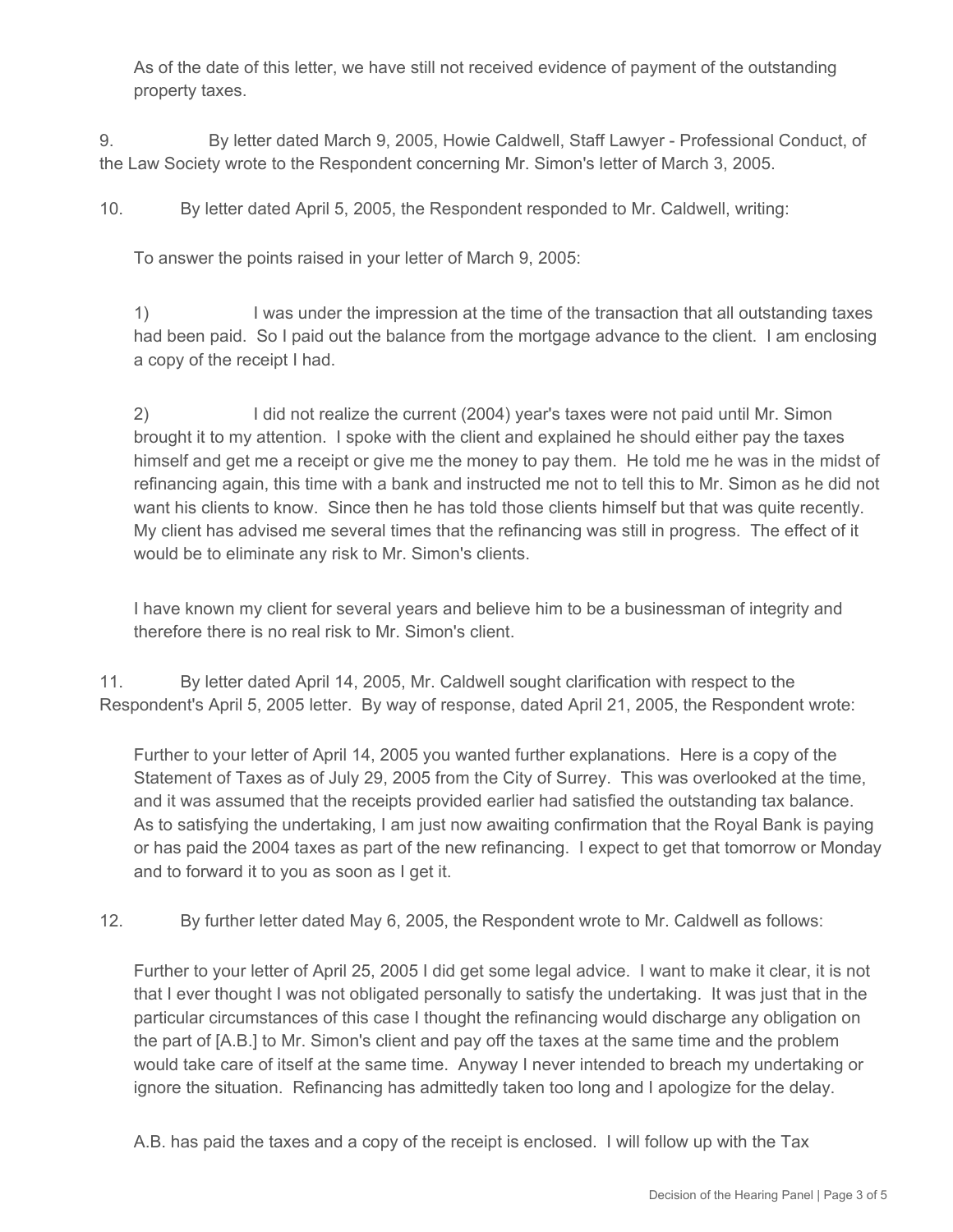Certificate from the City of Surrey next week showing the outstanding 2004 taxes and utilities have been paid to date.

## **ADMISSIONS**

13. The Respondent admits that his conduct, as outlined in paragraphs 3 through 11, amount to professional misconduct. In particular, the Respondent admits:

In acting for his clients, A.B. and N.B., on a mortgage financing transaction, he gave written undertakings to Stephen Simon, counsel for the lender. Those undertakings were set out in a letter to Mr. Simon, dated August 18, 2004, and included the following:

" Upon receipt of the mortgage proceeds, we undertake:

1. (a) to pay out in full the outstanding taxes from the mortgage proceeds and to provide you with a copy of our payout letter together with a coy of trust cheque" ;

...

He breached this undertaking by failing to pay out the outstanding taxes in full from the mortgage proceeds, when the mortgage proceeds were received on August 23, 2004.

[4] After considering the circumstances set out in the Agreed Statement of Facts and having heard the submissions of counsel, the Panel accepts the admission and finds the Respondent guilty of professional misconduct.

[5] It is accordingly ordered that the Respondent, within six months of December 19, 2006:

(a) pay a fine in the amount of \$2,500; and

(b) pay costs in the amount of \$1,000.

[6] The time given to pay was given at the Respondent's request and without objection by the Law Society.

[7] These circumstances call for a reminder that lawyers who give undertakings must ensure that they:

(a) know exactly the circumstances in which they will be required to discharge the undertakings, including when they must do so; and

(b) will be able personally to discharge the undertakings when they must do so.

[8] Lawyers can neither decide themselves when they will discharge undertakings calling for performance on the happening of a particular event or a stated time nor put themselves in the position of having to hope that someone else will do what they have professionally undertaken to do themselves.

[9] The Executive Director is instructed to record the Respondent's admission on the Respondent's Professional Conduct Record, to impose the disciplinary action proposed by the Respondent